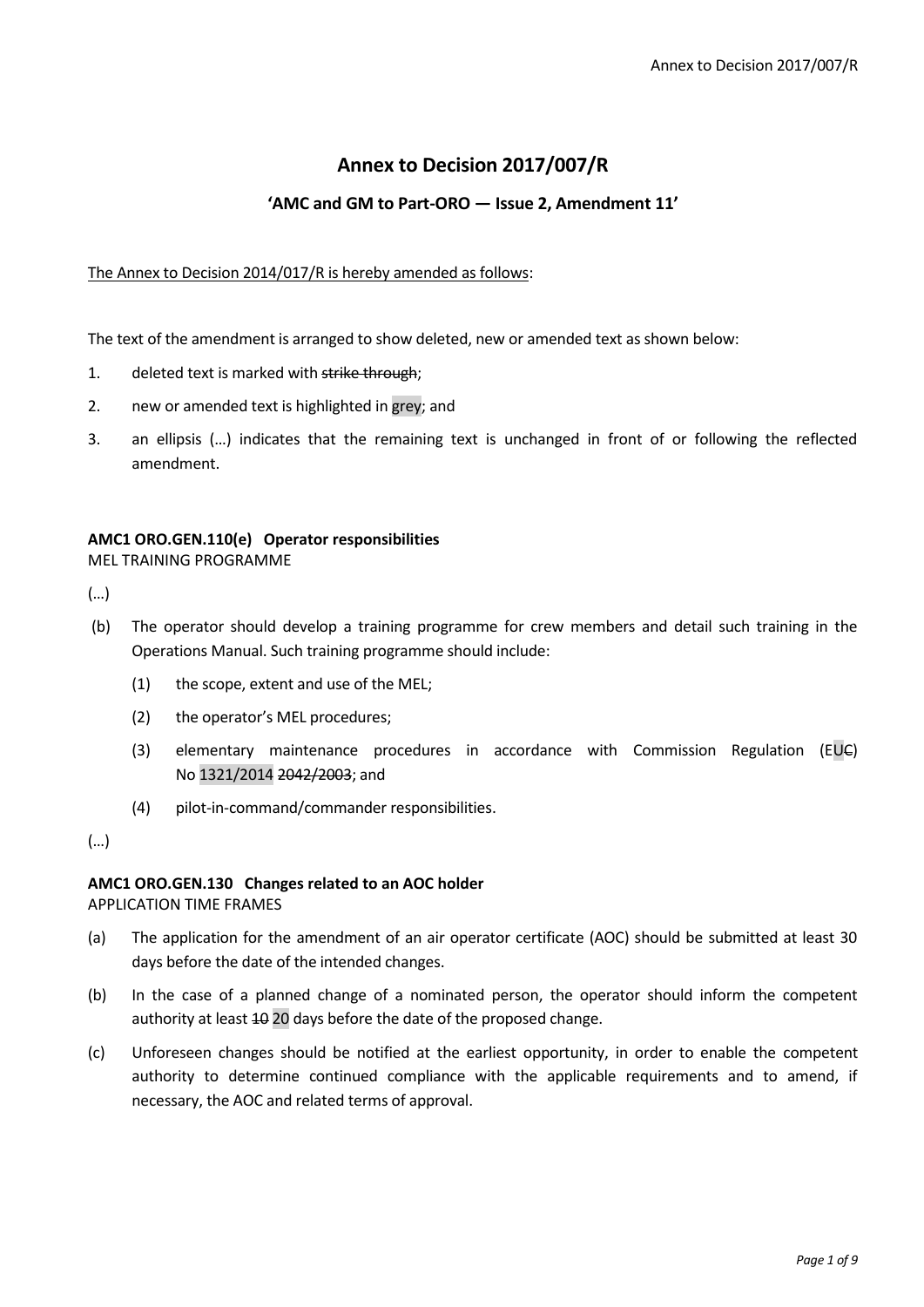### **GM1 ORO.GEN.130(a) Changes related to an AOC holder**

GENERAL

- (a) Typical examples of changes that may affect the AOC or the operations specifications or the operator's management system, as required in ORO.GEN.200 (a)(1) and (a)(2), are listed below:
	- (…)
	- (6) the accountable manager referred to in ORO.GEN.210(a);
	- (7) any of the persons referred to in ORO.GEN.210 (a) and (b) reporting lines between the accountable manager and the nominated person;

(…)

#### **AMC1 ORO.GEN.130(b) Changes related to an AOC holder** MANAGEMENT OF CHANGES REQUIRING PRIOR APPROVAL

For changes requiring prior approval, the operators should conduct a safety risk assessment and provide it to the competent authority upon request.

## **GM13 ORO.GEN.130(b) Changes related to an AOC holder**

CHANGES REQUIRING PRIOR APPROVAL

The following GM is a non-exhaustive checklist of items that require prior approval from the competent authority as specified in the applicable Implementing Rules:

(…)

- (c) cabin crew:
	- (1) evacuation procedures with a reduced number of required cabin crew during ground operations or in unforeseen circumstances;
	- (1 2) conduct of the training, examination and checking required by Annex V (Part-CC) to Commission Regulation (EU) No 1178/2011 290/2012<sup>1</sup> and issue of cabin crew attestations;
	- (2 3) procedures for cabin crew to operate on four aircraft types;
	- (4 3 ) training programmes, including syllabi;

(…)

 $\overline{a}$ 

- (j) helicopter operations:
	- (1) airborne radar approaches;
	- (1 2) over a hostile environment located outside a congested area, unless the operator holds an approval to operate according to Subpart J of Annex V (SPA.HEMS);
	- (3) procedures for selecting off-shore alternates;
	- (2 4) to/from a public interest site;

<sup>1</sup> Commission Regulation (EU) No 290/2012 of 30 March 2012 amending Commission Regulation (EU) No 1178/2011 laying down technical requirements and administrative procedures related to civil aviation aircrew pursuant to Regulation (EC) No 216/2008 of the European Parliament and of the Council. Commission Regulation (EU) No 1178/2011 of 3 November 2011 laying down technical requirements and administrative procedures related to civil aviation aircrew pursuant to Regulation (EC) No 216/2008 of the European Parliament and of the Council (OJ L 311, 25.11.2011, p. 1).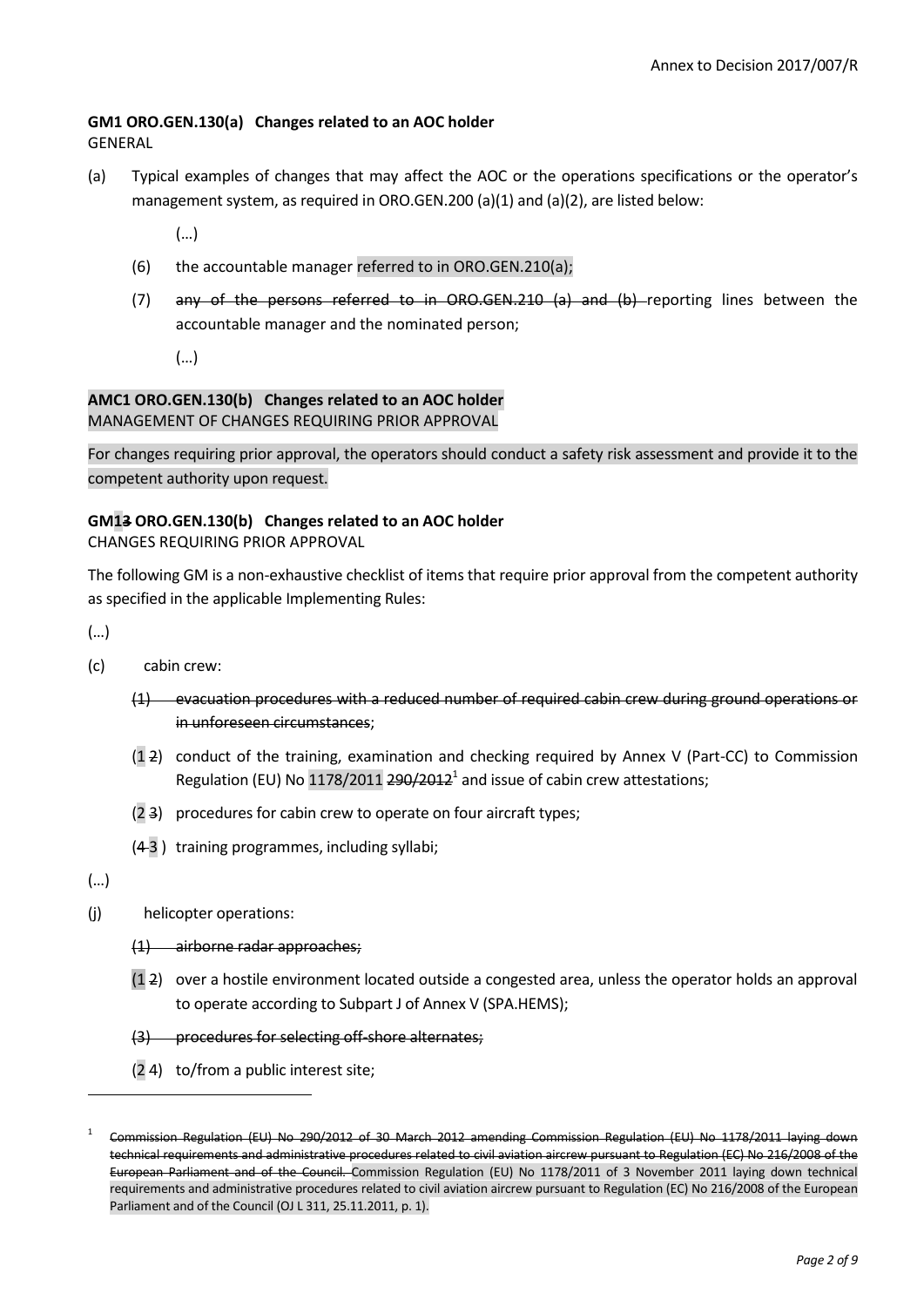(3 5) without an assured safe forced landing capability;

(…)

## **AMC1 ORO.GEN.200(a)(1);(2);(3);(5) Management system**

NON-COMPLEX OPERATORS — GENERAL

(…)

(c) The operator should identify a person who fulfils the role of safety manager and who is responsible for coordinating the safety-management-related processes and tasks-system. This person may be the accountable manager or a person with an operational role within the operator.

(...)

### **GM2 ORO.GEN.200(a)(1) Management system**

COMPLEX OPERATORS — SAFETY ACTION GROUP

- (d) The safety action group should:
	- (1) monitor operational safety;
	- (2) resolve identified risks define actions to mitigate the identified safety risks;
	- (…)

#### **GM3 ORO.GEN.200(a)(1) Management system** MEANING OF THE TERMS 'ACCOUNTABILITY' AND 'RESPONSIBILITY'

In the English language, the notion of accountability is different from the notion of responsibility. Whereas 'accountability' refers to an obligation which cannot be delegated, 'responsibility' refers to an obligation that can be delegated.

(…)

# **GM1 ORO.GEN.200(a)(3) Management system**

INTERNAL SAFETY OCCURRENCE REPORTING SCHEME

(a) The overall purpose of the internal safety reporting scheme is to use reported information to improve the level of the safety performance of the operator and not to attribute blame.

(…)

### **GM2 ORO.GEN.200(a)(3) Management system**

RISK MANAGEMENT OF FLIGHT OPERATIONS WITH KNOWN OR FORECAST VOLCANIC ASH CONTAMINATION

(…)

(f) Reporting

The operator should ensure that reports are immediately submitted to the nearest ATS unit using the VAR/AIREP procedures followed up by a more detailed VAR on landing together with, as applicable, a report, as defined in Commission Regulation (EU) No 996/2010 and Regulation (EU) No 376/2014 Directive 2003/42/EC, and an aircraft technical log entry for:

- (1) any incident related to volcanic clouds;
- (2) any observation of volcanic ash activity; and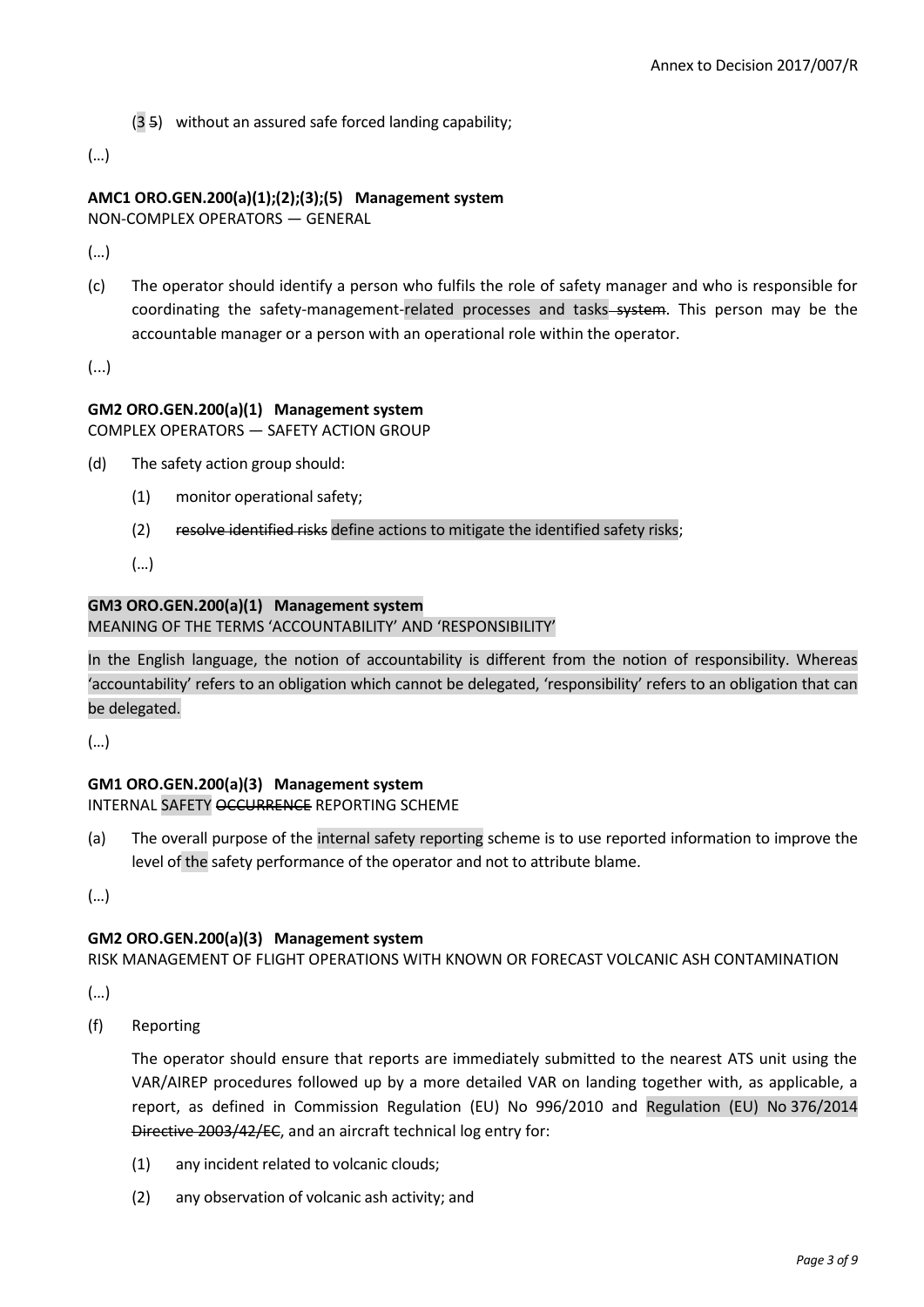(3) any time that volcanic ash is not encountered in an area where it was forecast to be.

(…)

#### **GM3 ORO.GEN.200(a)(3) Management system**

#### COMPLEX ORGANISATIONS — SAFETY RISK MANAGEMENT — INTERFACES BETWEEN ORGANISATIONS

- (a) Hazard identification and risk assessment start with an identification of all parties involved in the arrangement, including independent experts and non-approved organisations. It extends to the overall control structure, assessing, in particular, the following elements across all subcontract levels and all parties within such arrangements:
	- (1) coordination and interfaces between the different parties;
	- (2) applicable procedures;
	- (3) communication between all parties involved, including reporting and feedback channels;
	- (4) task allocation responsibilities and authorities; and
	- (5) qualifications and competency of key personnel.
- (b) Safety risk management focuses on the following aspects:
	- (1) clear assignment of accountability and allocation of responsibilities;
	- (2) only one party is responsible for a specific aspect of the arrangement no overlapping or conflicting responsibilities, in order to eliminate coordination errors;
	- (3) existence of clear reporting lines, both for occurrence reporting and progress reporting;
	- (4) possibility for staff to directly notify the operator of any hazard suggesting an obviously unacceptable safety risk as a result of the potential consequences of this hazard.

#### **GM1 ORO.GEN.200(a)(5) Management system**

MANAGEMENT SYSTEM DOCUMENTATION — GENERAL

(a) It is not required to duplicate information in several manuals. The information may be contained in any of the operator manuals (e.g. operations manual, training manual), which may also be combined.

(…)

### **AMC1 ORO.GEN.210(a) Application for an air operator certificate**

INFORMATION ON THE ACCOUNTABLE MANAGER

As part of being granted an air operator certificate (AOC), the operator should provide the competent authority with the following detailed information regarding the accountable manager:

- (a) name of the accountable manager;
- (b) position within the organisation;
- (c) information on means to ensure that all activities can be financed and carried out;
- (d) qualification relevant to the position; and
- (e) work experience relevant to the position.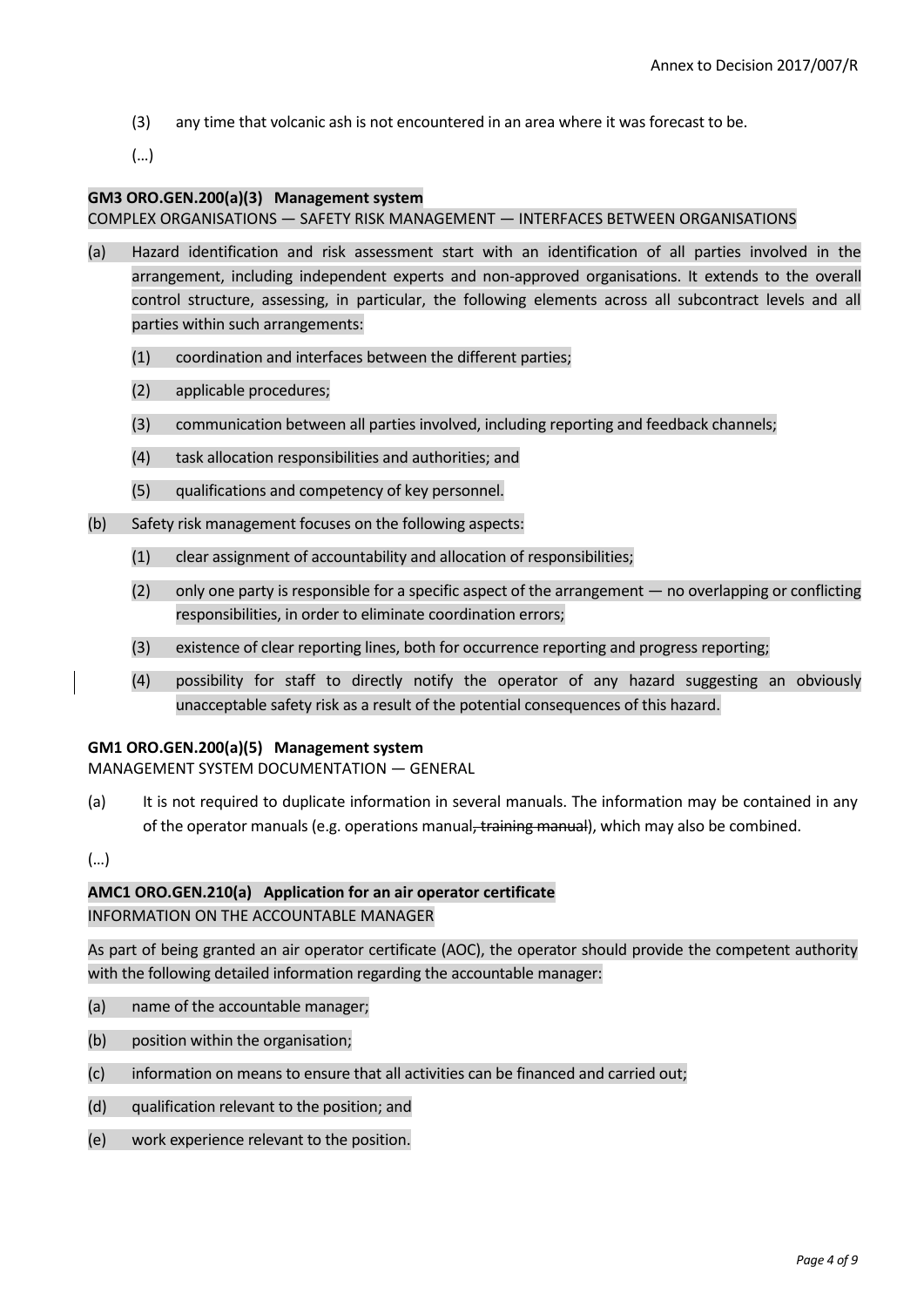## **GM1 ORO.GEN.210(a) Personnel requirements**  FUNCTION OF THE ACCOUNTABLE MANAGER

(a) The accountable manager should have the overall responsibility for running the organisation.

(b) When the accountable manager is not the chief executive officer, the competent authority should be assured that the accountable manager has direct access to the chief executive officer and has the necessary air operations funding allocation.

### **GM1 ORO.AOC.100(c) Application for an air operator certificate** MEANING OF CERTIFICATE OF AIRWORTHINESS

A certificate of airworthiness means either a certificate of airworthiness issued in accordance with Part-21.B.326 or a restricted certificate of airworthiness issued in accordance with Part-21.B.327.

(…)

### **AMC2 ORO.MLR.100 Operations manual — General**

CONTENTS OF THE OPERATIONS MANUAL FOR CERTAIN TYPES OF OPERATIONS — NON-COMMERCIAL OPERATIONS WITH COMPLEX MOTOR-POWERED AIRCRAFT AND COMMERCIAL AIR TRANSPORT (CAT) OPERATIONS WITH SINGLE-ENGINED PROPELLER-DRIVEN AEROPLANES WITH A MOPSC OF 5 OR SINGLE-ENGINED NON-COMPLEX HELICOPTERS WITH A MOPSC OF 5, TAKING OFF AND LANDING AT THE SAME AERODROME OR OPERATING SITE, UNDER VFR BY DAY AND CAT OPERATIONS WITH SAILPLANES AND **BALLOONS** 

For non-commercial operations with complex motor-powered aircraft, or CAT operations with either singleengined propeller-driven aeroplanes with an MOPSC of 5 or less, or single-engined non-complex helicopters with an MOPSC of 5 or less, taking off and landing at the same aerodrome or operating site, under VFR by day, Tthe OM should contain at least the following information, where applicable:

- (a) Table of contents;
- (b) Amendment control status and list of effective pages or paragraphs, unless the entire manual is reissued and the manual has an effective date on it;
- (c) Duties, responsibilities and succession of management and operating personnel;
- (d) Description of the management system;
- (e) Operational control system;
- (f) Flight time limitations;
- (g) Standard operating procedures (SOPs);
- (h) Weather limitations;
- (i) Emergency procedures;
- (j) Accidents/incidents considerations;
- (k) Security procedures;
- (l) Minimum equipment list (MEL);
- (m) Personnel qualifications and training;
- (n) Record-keeping;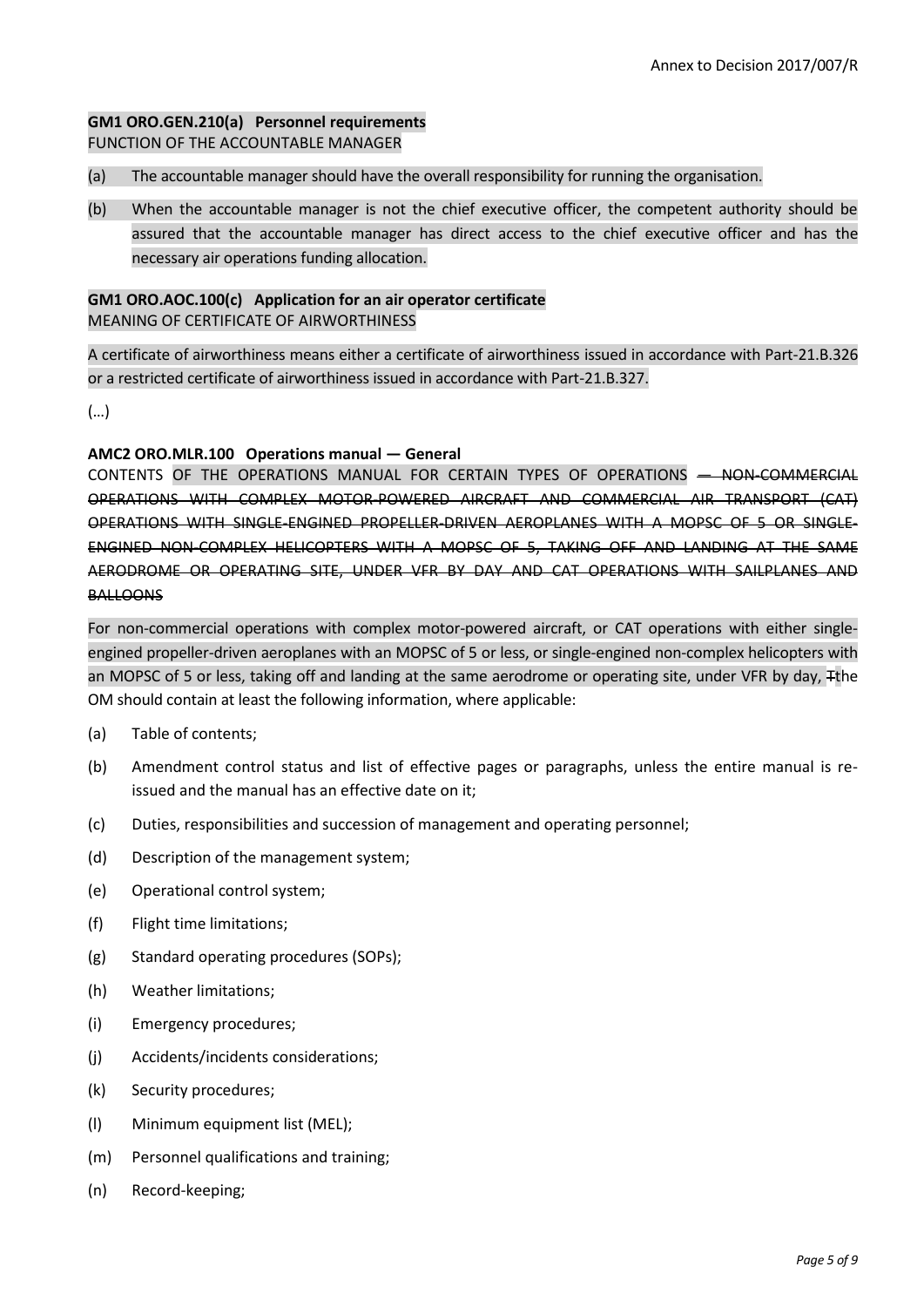- (o) Normal flight operations;
- (p) Performance operating limitations;
- (q) Procedures for the preservation of recordings of the flight recorders in order to prevent inadvertent reactivation, repair or reinstallation of the flight recorders following an accident or a serious incident or when this preservation is directed by the investigating authority;
- (r) Handling of dangerous goods.

# **AMC3 ORO.MLR.100 Operations manual — general**

CONTENTS — CAT OPERATIONS

(a) The OM should contain at least the following information, where applicable, as relevant for the area and type of operation:

(…)

- 7 FLIGHT TIME LIMITATIONS
	- 7.1 Flight and duty time limitations and rest requirements.
	- 7.2 Exceedance of flight and duty time limitations and/or reductions of rest periods. Conditions under which flight and duty time may be exceeded or rest periods may be reduced, and the procedures used to report these modifications.
	- 7.3 A description of the fatigue risk management, including at least the following:
		- (a) the philosophy and principles;
		- (b) documentation of processes;
		- (c) scientific principles and knowledge;
		- (d) hazard identification and risk assessment processes;
		- (e) risk mitigation process;
		- (f) FRM safety assurance processes; and
		- (g) FRM promotion processes.
- (…)

#### **AMC1 ORO.MLR.105(d)(3) Minimum equipment list** SCOPE OF THE MEL

The MEL should include:

(a) The dispatch conditions associated with flights conducted in accordance with special specific approvals held by the operator in accordance with Part-SPA.

(…)

### **AMC1 ORO.MLR.105(g) Minimum equipment list**

#### OPERATIONAL AND MAINTENANCE PROCEDURES

(a) The operational and maintenance procedures referenced in the MEL should be based on the operational and maintenance procedures referenced in the MMEL. Modified procedures may, however, be developed by the operator when they provide the same level of safety, as required by the MMEL. Modified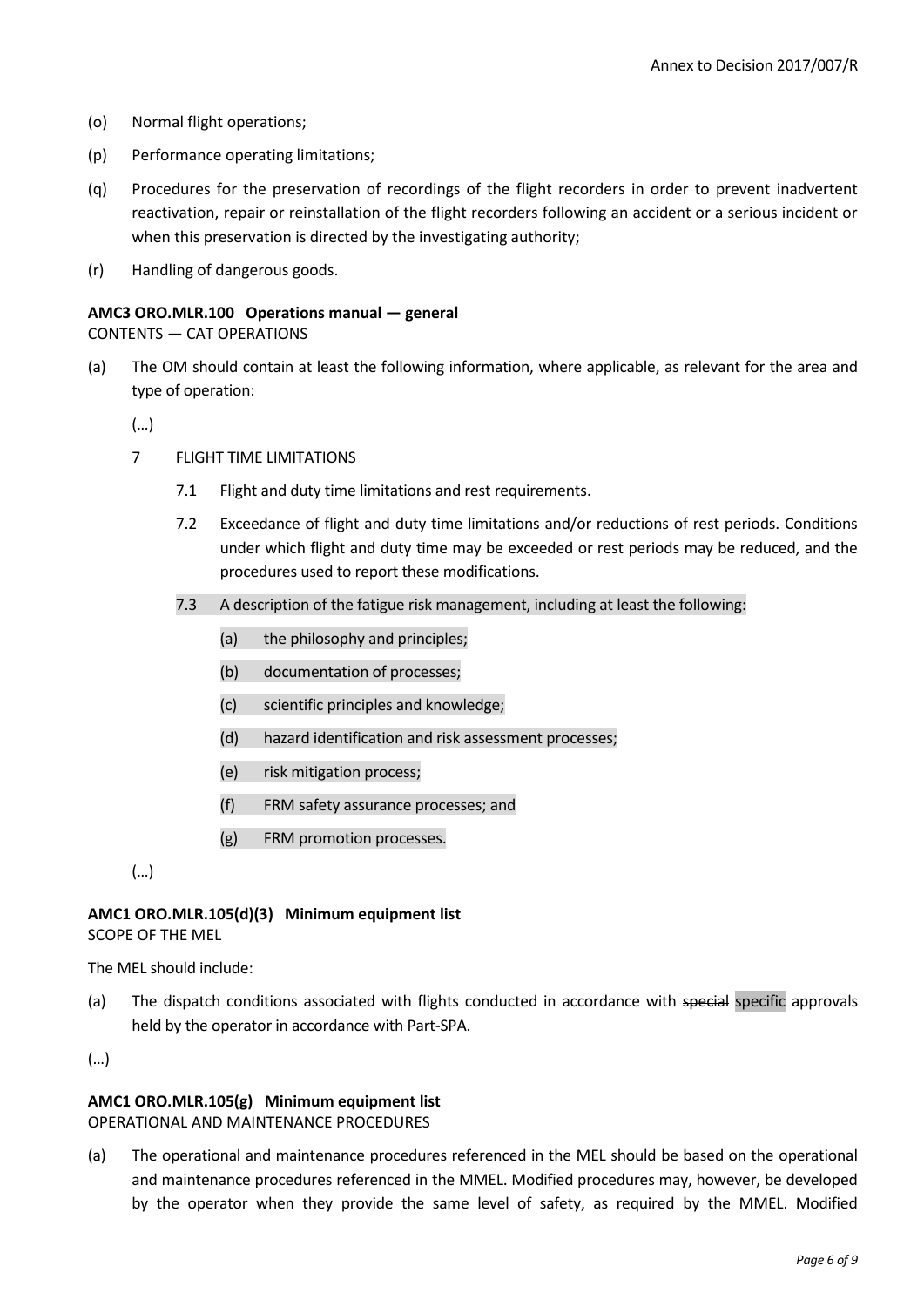maintenance procedures should be developed in accordance with Commission Regulation (EUC) No 1321/2014 2042/2003.

(..)

## **GM1 ORO.MLR.105(g) Minimum equipment list**

OPERATIONAL AND MAINTENANCE PROCEDURES

(…)

(c) Normally, maintenance procedures are accomplished by the maintenance personnel; however, other personnel may be qualified and authorised to perform certain functions in accordance with Commission Regulation (EUC) No 1321/2014 2042/2003.

(…)

#### **GM1 ORO.MLR.115(c) Record-keeping** PERSONNEL RECORDS

'Personnel records' in ORO.MLR.115(c) means detailed crew member training, checking and qualification records. These records include detailed examination records.

(…)

# **GM1 ORO.MLR.115(d) Record-keeping**

TRAINING, CHECKING AND QUALIFICATION RECORDS

Training, checking and qualification records include records of all training, checking and qualifications of each crew member, as prescribed in Part-ORO.

(…)

# **GM1 ORO.FTL.105(1) Definitions**

ACCLIMATISED

- (a) A crew member remains acclimatised to the local time of his/her his or her reference time during 47 hours 59 minutes after reporting no matter how many time zones he/she has crossed.
- (b) The maximum daily FDP for acclimatised crew members is determined by using table 1 of ORO.FTL.205(b)(1) with the reference time of the point of departure. As soon as 48 hours have elapsed, the state of acclimatisation is derived from the time elapsed since reporting at reference time and the number of time zones crossed.
- (c) A crew member is considered to be in an unknown state of acclimatisation after the first 48 hours of the rotation have elapsed unless he or she remains in the first arrival destination time zone (either for rest or any duties) in accordance with the table in ORO.FTL.105(1).
- (d) Should a crew member's rotation include additional duties that end in a different time zone than his or her first arrival destination's time zone while he or she is considered to be in an unknown state of acclimatisation, then the crew member remains in an unknown state of acclimatisation until he or she:
	- (1) has taken the rest period required by CS FTL.235(b)(3) at home base;
	- (2) has taken the rest period required by CS FTL.235(b)(3) at the new location; or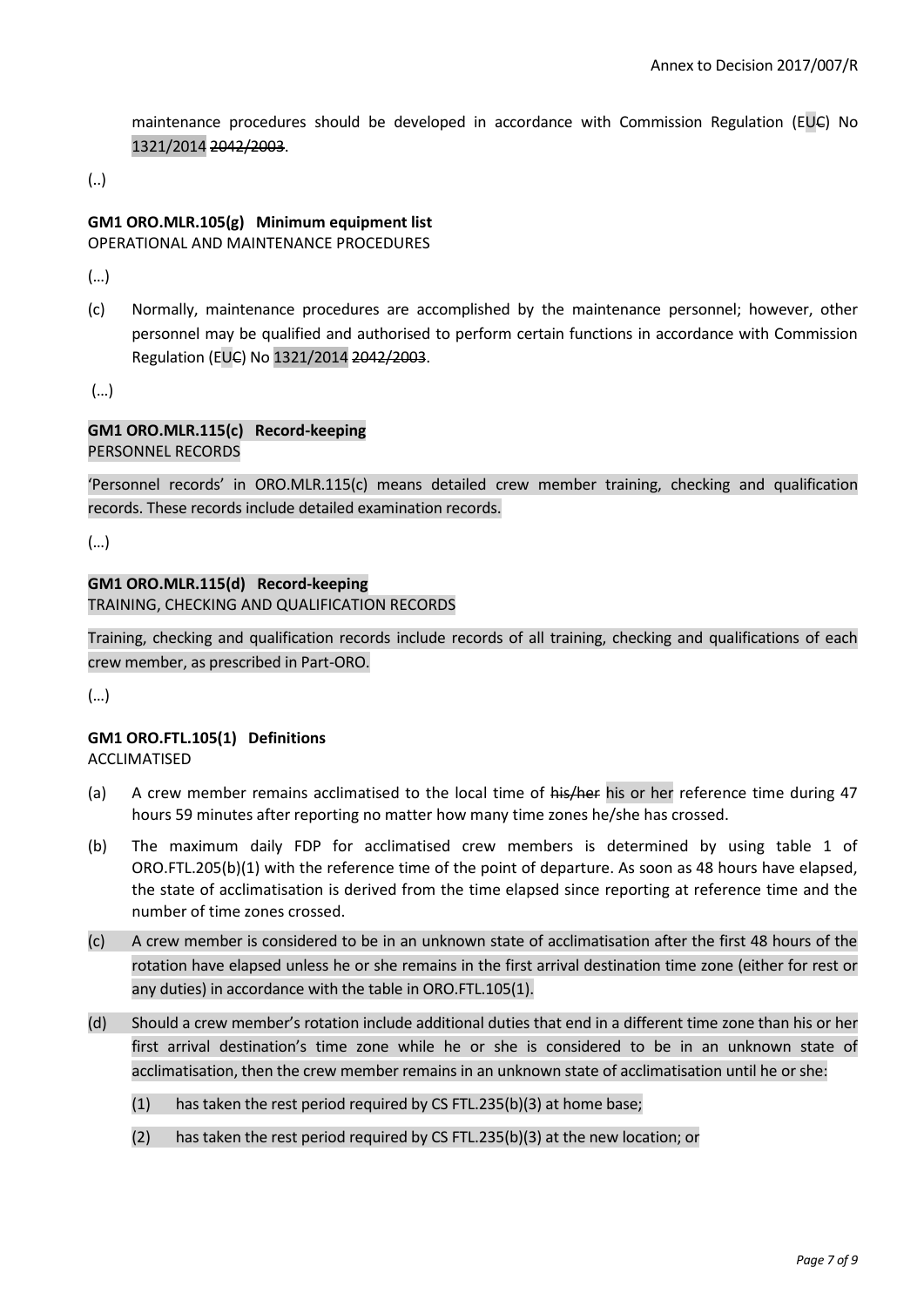- (3) has been undertaking duties starting at and returning to the time zone of the new location until he or she becomes acclimatised in accordance with the values in the table in ORO.FTL.105(1). To determine the state of acclimatisation, the two following criteria should be applied:
	- (i) the greater of the time differences between the time zone where he or she was last acclimatised or the local time of his or her last departure point and the new location; and
	- (ii) the time elapsed since reporting at home base for the first time during the rotation.

(…)

# **GM1 ORO.FTL.120 Fatigue risk management (FRM)**

## ICAO DOC 9966 — MANUAL FOR THE OVERSIGHT OF FATIGUE MANAGEMENT APPROACHES

Further guidance on FRM processes, appropriate fatigue management, the underlying scientific principles and operational knowledge may be found in ICAO Doc 9966 (Manual for the Oversight of Fatigue Management Approaches).

(…)

**.** 

### **GM1 ORO.FTL.120(b)(3) Fatigue risk management (FRM)** SCIENTIFIC METHOD

'Scientific method' is defined as 'a method or procedure that has characterized natural science since the 17th century, consisting in systematic observation, measurement, and experiment, and the formulation, testing, and modification of hypotheses<sup>2</sup>.

A scientific study may be required as an element of proactive fatigue hazard identification. Such a study should be based on scientific principles, i.e. use the scientific method. That means that the study should consist of the following elements as applicable to each individual case:

- (a) an introduction with a summary and the description of the study design, methods and results;
- (b) a statement of the hypothesis being tested, how it is being tested and a conclusion as to whether the hypothesis was found to be true or not;
- (c) a description of the data collection method and tools, e.g. the sensitivity of the activity monitors, further information on any model and its limitations and how it is being used as part of the study;
- (d) a description of how the study subjects were selected and how representative of the crew member population the study group is;
- (e) a description of the rosters the study participants have worked containing data such as e.g. flight and duty hours, number of sectors, duty start/finish times;
- (f) reports on mean sleep duration and efficiency and data for other standard measures (e.g. sleep timing, self-rated sleepiness/fatigue, sources of sleep disruption, performance, safety);
- (g) a description of how sleep and the other measures varied across the roster (i.e. day-to-day) and where and why minimum sleep occurred;
- (h) statistical data analysis to test the hypothesis; and

<sup>2</sup> [https://en.oxforddictionaries.com/definition/scientific\\_method](https://en.oxforddictionaries.com/definition/scientific_method)